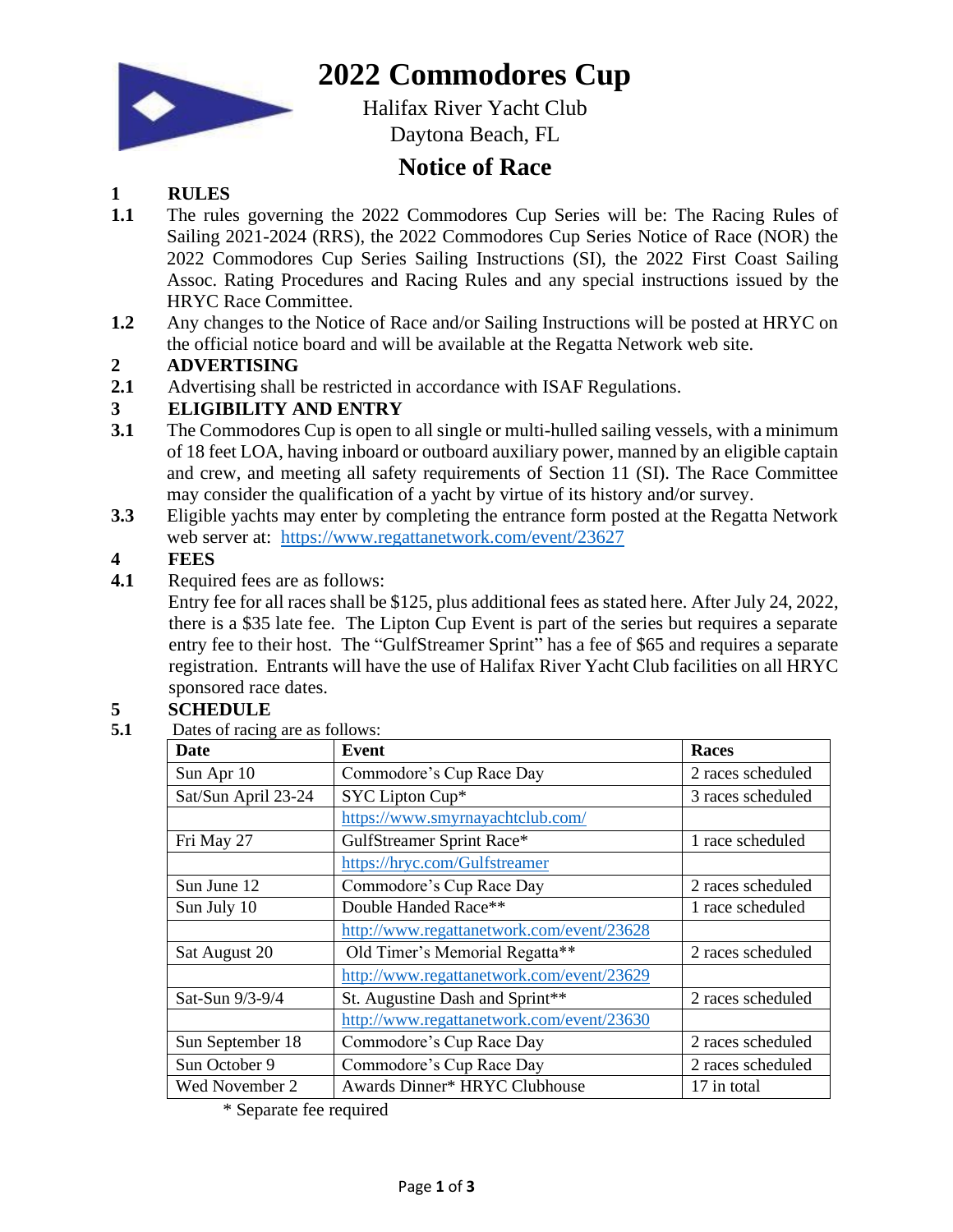- \*\* Registration for this event included in Commodore's Cup Series Registration, participation in just this event is possible with separate entrance fee. See the appropriate Notice of Race (NOR) for event and registration details.
- **5.2** Races on 4/10, 6/12, 9/18, and 10/9 shall be buoy races with courses to be determined by the HRYC Race Committee. Separate sailing instructions will be posted for these races.
- **5.3** The Lipton Cup races, GulfStreamer Sprint, The Double Handed Race, The St Augustine Dash and Coastal Sprint, and the Old Timers Memorial Regatta will be ocean races with courses described in their own Notice of Race.

#### **6 MEASUREMENTS**

**6.1** Each entrant shall either renew their 2021 FCSA Valid Rating Certificate or fill out a First Coast Sailing Association Valid Rating application with their entry form and receive a 2021 FCSA Valid Rating (separate fee is required). The rating application form is posted at [http://sailjax.com/FCSA-Rating-Application.pdf.](http://sailjax.com/FCSA-Rating-Application.pdf) 

#### **7 SAILING INSTRUCTIONS**

- **7.1** The sailing instructions will be e-mailed to the entrant and will also be available on Regatta Network.
- **7.2** Non-Commodore Cup Race days will have their own Sailing Instructions. These will be made available to registered sailors.

#### **8 THE COURSE**

**8.1** Race courses will be set by the RC and announced on **VHF channel 72**. Additional course info is posted on the web at [www.hryc.com](http://www.hryc.com/) and on the Regatta Network site.

#### **9 SCORING**

- 9.1 All yachts shall be scored using their FCSA Valid Rating and corrected time on time.
- **9.2** Yachts will be scored for trophies on the best 12 races (2/3). A yacht will qualify for a final position in the series if they complete eight (50% -1) of the scheduled races. In the event any scheduled races are cancelled, the RC reserves the right to reduce the number of races required to qualify, and be scored, for the awards. This should be done in proportion to the number of cancelled races.
- **9.3** The Race Committee reserves the right to reclassify any yacht at its discretion.

#### **10 PENALTY SYSTEM**

**10.1** The Scoring Penalty, (RRS) 44.3 will apply. The penalty shall be one (1) percent of a yacht's elapsed time added to her corrected time. This changes Rule 44.3 (c) (RRS). A yacht taking a scoring penalty shall report it to the Race Committee within the protest time limit.

#### **11 SAFETY REGULATIONS**

**11.1** All yachts shall comply with all ISAF Category 4 requirements.

#### **12 SUPPORT YACHTS**

**12.1** All support yachts shall stay outside areas where yachts are racing from the time of the preparatory signal for the first class to start until all yachts have started the race; or when the Race Committee signals a postponement, general recall or abandonment.

#### **13 RADIO COMMUNICATION**

**13.1** A boat shall neither send nor receive any radio, mobile phone or WIFI network transmissions or use any other device, technology or other aid which is not available to all boats. **Committee Boat and all racers shall monitor VHF Channel 72.**

#### **14 AWARDS**

- **14.1** Trophies will be given as follows:
	- 1  $1<sup>st</sup>$ ,  $2<sup>nd</sup>$ , and  $3<sup>rd</sup>$  in all classes with four or more boats competing
	- $\bullet$  1<sup>st</sup> and 2<sup>nd</sup> in all classes with less than four boats competing